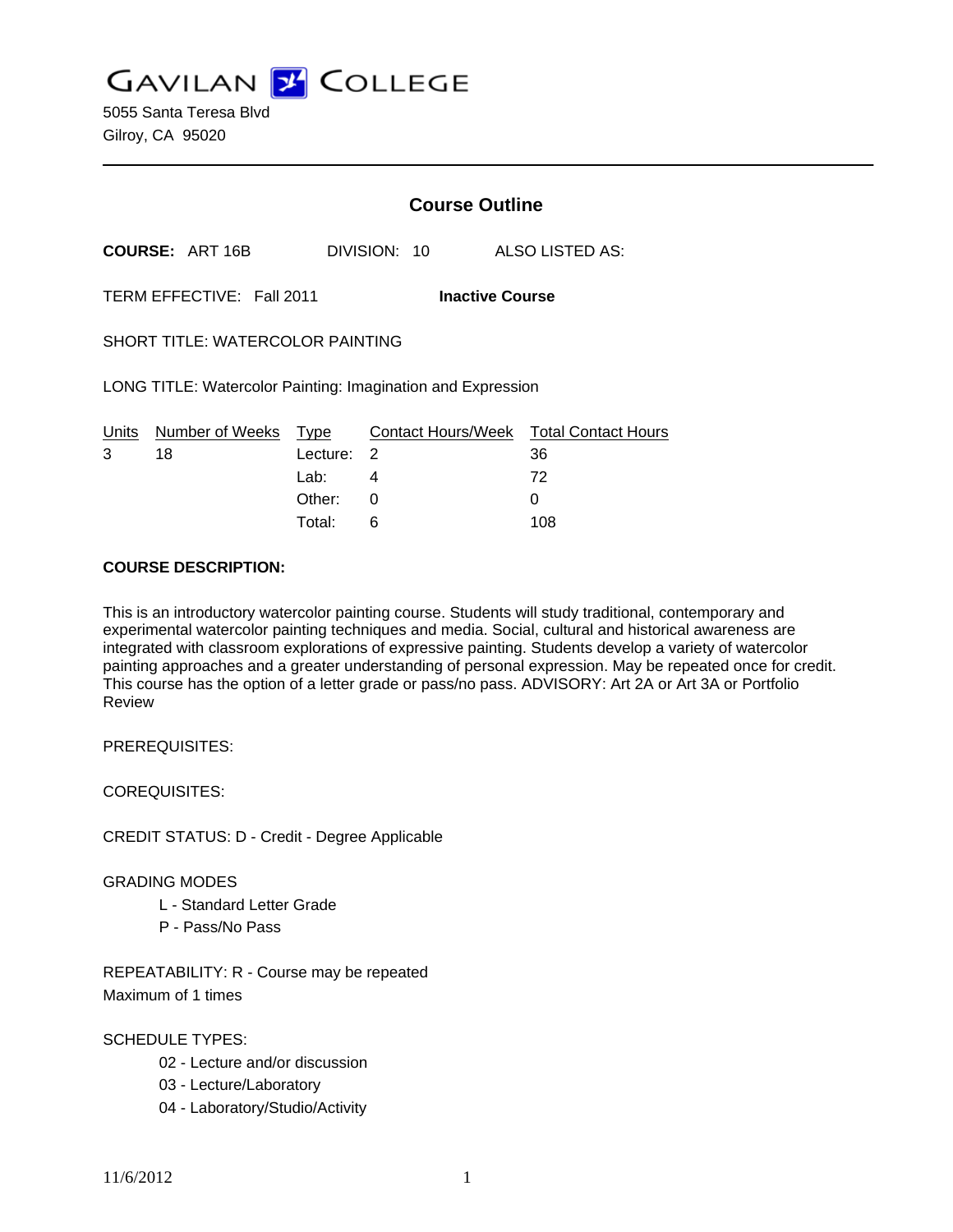## **STUDENT LEARNING OUTCOMES:**

1. Demonstrate glazing formulas and techniques; information to be applied to still life and landscape. Measure: projects; exercises; demonstration ILO: 1,7,5,2,6,4 GE-LO: A1, A2, A6, C1, C2, C5, C6, C7

2. Identify and apply composition and design elements/theory by integrating the various watercolor processes and materials. Measure: projects, exercises, performance, demonstration, homework, labwork, critique and presentation ILO: 2,1,7,5,6,4 GE-LO: A1, A2, A6, C1, C2, C5, C6, C7

3. Demonstrate and apply various painting techniques to figurative and portraiture painting with emphasis on non-objective and abstract approaches Measure: projects, exercises, performance, demonstration, homework, labwork, critique and presentation ILO: 2,1,7,5,6,4 GE-LO: A1, A2, A6, C1, C2, C5, C6, C7

4. Demonstrate and apply a variety of spatial illusion techniques including: figure-ground/background, overlaying and scale. Measure: projects, exercises, performance, demonstration, homework, labwork, critique and presentation ILO: 2,5,7,1,6,4 GE-LO: A1, A6, C1, C2, C5

5. Identify on a test the terms, techniques and theories of watercolor painting as it applies to personal expression. Measure: projects, exercises, performance, demonstration, homework, labwork, critique and presentation ILO: 1,7,5,2,6,4 GE-LO: A1, A2, A6, C1, C2, C5, C6, C7

6. Successfully integrate the relationship of form and content in various aqueous painting media related to objective and subjective sources.

Measure: projects, exercises, performance, demonstration, homework, labwork, critique and presentation

ILO: 1,7,5,2,6,4 GE-LO: A1, A2, A6, C1, C2, C5, C6, C7

7. Demonstrate a historical and contemporary understanding of the watercolor painting process and its materials Measure: projects, exercises, performance, demonstration, homework, labwork, critique and presentation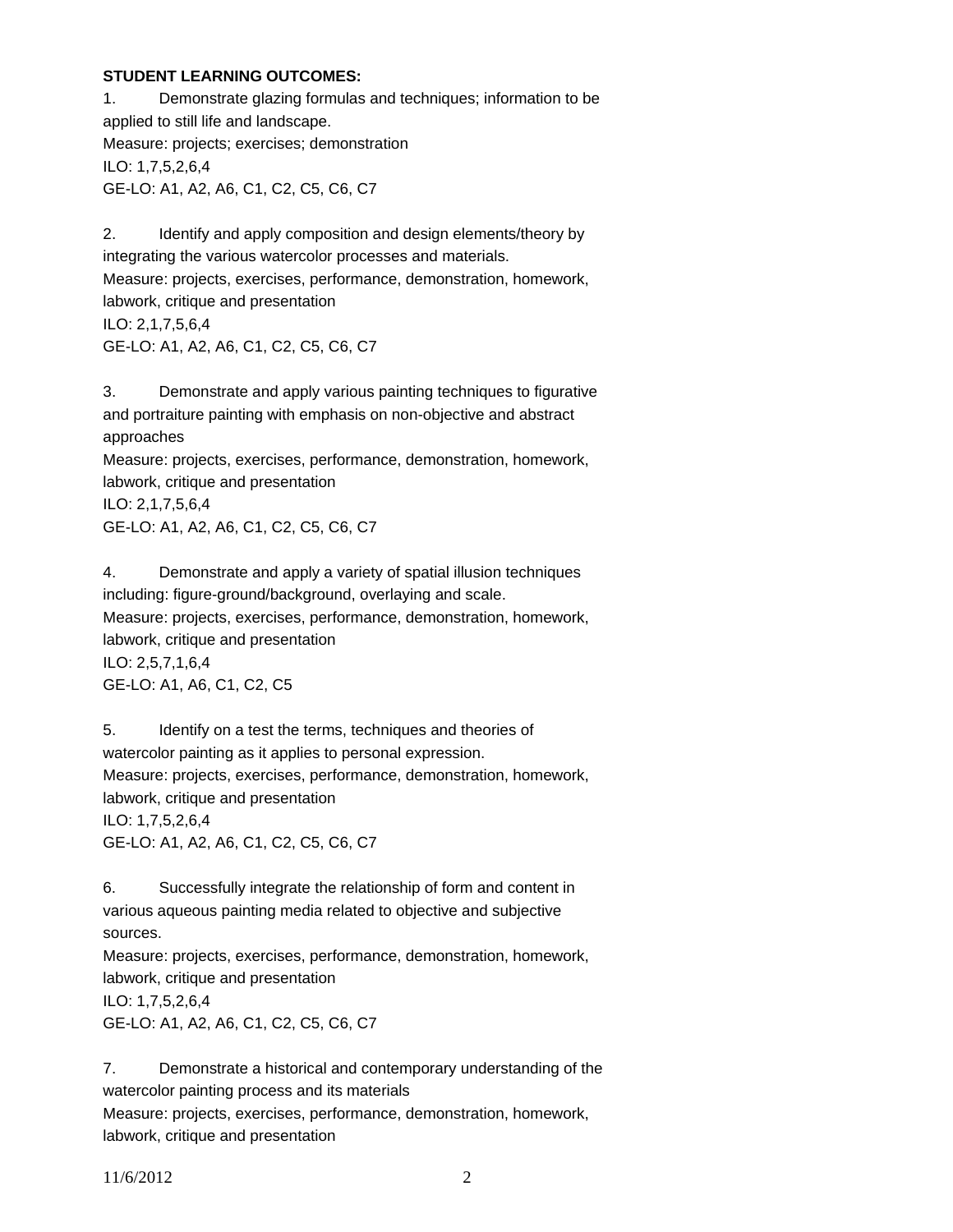ILO: 1, 2, 3, 5, 7 GE-LO: A1, A2, A6, C1, C2, C5, C6, C7

8. Articulate verbally and in written reports, documented rationale for the sources, ideas and inspirations behind his/her paintings. Measure: projects, exercises, performance, demonstration, homework, labwork, critique and presentation ILO: 1, 2, 3, 5, 7 GE-LO: A1, A2, A6, C1, C2, C5, C6, C7

9. Analyze and critique verbally and in written form his/her artworks and the works of others in classroom critique sessions Measure: projects, exercises, performance, demonstration, homework, labwork, critique and presentation ILO: 1, 2, 3, 5, 7 GE-LO: A1, A2, C1

10. Research and present findings in written and oral formats on assigned topics Measure: projects, exercises, performance, demonstration, homework, labwork, critique and presentation ILO: 1, 2, 3, 5, 7 GE-LO: A1, A2, C1

#### **CONTENT, STUDENT PERFORMANCE OBJECTIVES, OUT-OF-CLASS ASSIGNMENTS**

Inactive Course: 09/26/2011 WEEK 1 6 HOURS LECTURE: Introduction to painting \*Imagination and doodling approaches to watercolor painting Lab: Imagination and doodling exercises Out of Class Assignments: Read and analyze assigned text on imagination and subconscious theory. Create a series of small paintings demonstrating a variety of doodling, exploratory approaches. Student Performance Objectives: Students analyze, demonstrate and apply imagination-based painting techniques and concepts introduced by creating spontaneous studies, participating in class discussions pertaining to individual and peer paintings, and written responses as assigned. WEEK 2 6 HOURS LECTURE: Color as Expression \*Color build-up through staining; Glaze techniques for watercolor paints Lab:

11/6/2012 3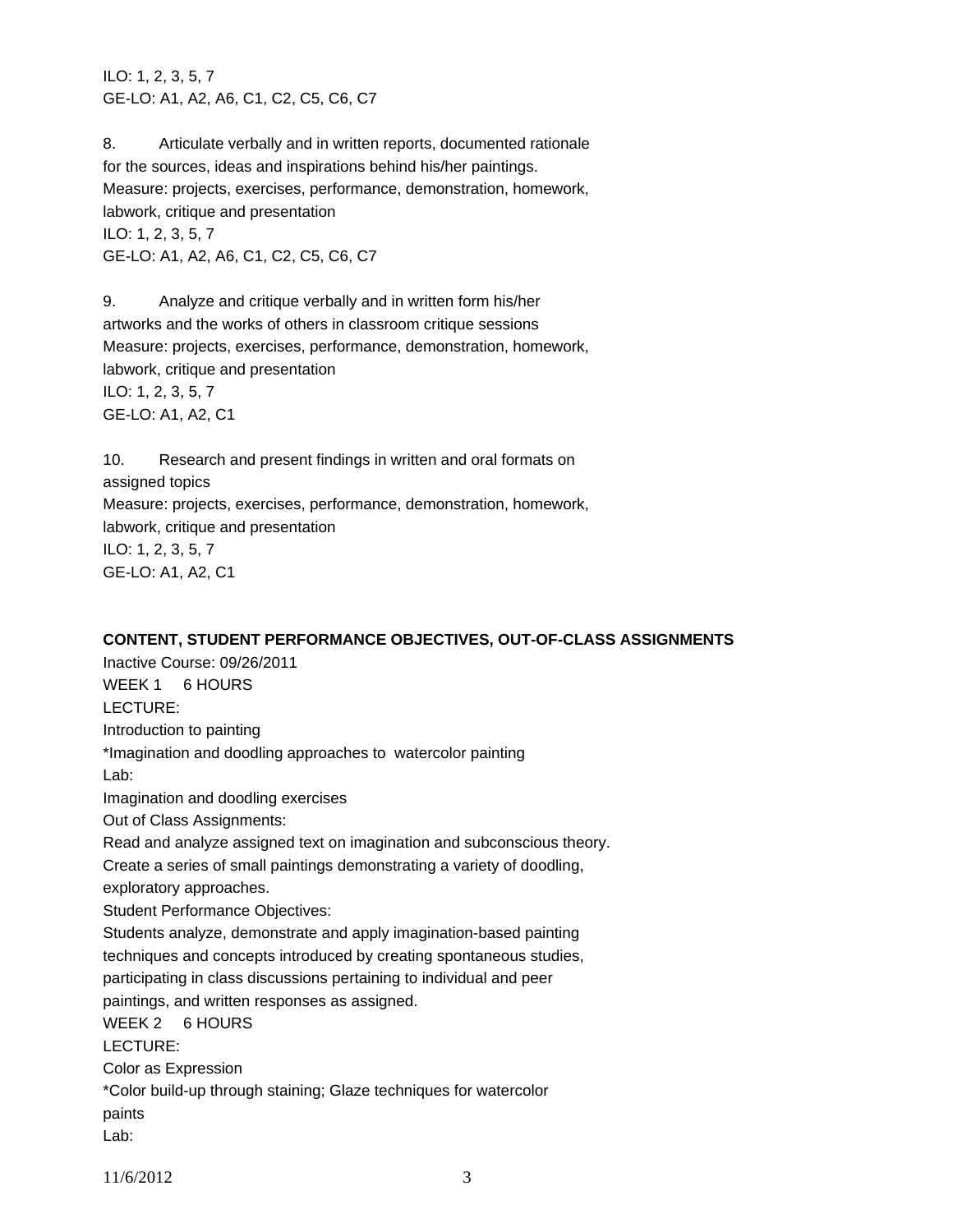Exercises mixing colors; exploring the expressive qualities of Minimal usage theory

Out of Class Assignments:

Read and analyze assigned text on color theory. Create a series of small color study paintings demonstrating the expressive use of color. Student Performance Objectives:

Students analyze, demonstrate and apply painting techniques and concepts introduced by creating expressive color paintings, participating in class discussions pertaining to individual and peer paintings, and written responses as assigned.

WEEK 3 6 HOURS

Lecture:

\*Introduction to historical watercolor painting techniques and

materials: Staining with wet-on-wet techniques.

\*Describe the Wet-on-wet painting project and show examples of student work, video, slides, textbook, and design artifacts that use impressionistic approaches.

\*Demonstrate the use of tools and materials that are used for creating wet-on-wet paintings.

\*Describe particular material and conceptual problems associated with wet-on-wet techniques.

\*Demonstrate ways to correct for technical problems. Lab:

Work on exercises and paintings

Critique and discussion of student paintings.

Out of Class Assignments:

Initial studies for wet-on-wet paintings

Reading assignment from textbook and/or handouts that addresses aqueous material and composition.

Student Performance Objectives:

Students analyze, demonstrate and apply painting techniques and

concepts introduced by creating wet-on-wet paintings, participating in

class discussions pertaining to individual and peer paintings, and

written responses as assigned.

WEEK 4 6 HOURS

Lecture:

\*Introduction to Thematic Imagery in watercolor painting

\*Describe the Thematic Imagery project and show examples of student

work, ages, video, slides, textbook, and design artifacts that

emphasize thematic imagery.

\*Describe particular material and conceptual problems associated with thematic imagery.

\*Demonstrate ways to correct compositional problems.

Lab:

Work on exercises and thematic imagery paintings

Critique and discussion of student paintings.

Out of Class Assignments:

Work on preliminary sketches for thematic imagery paintings

11/6/2012 4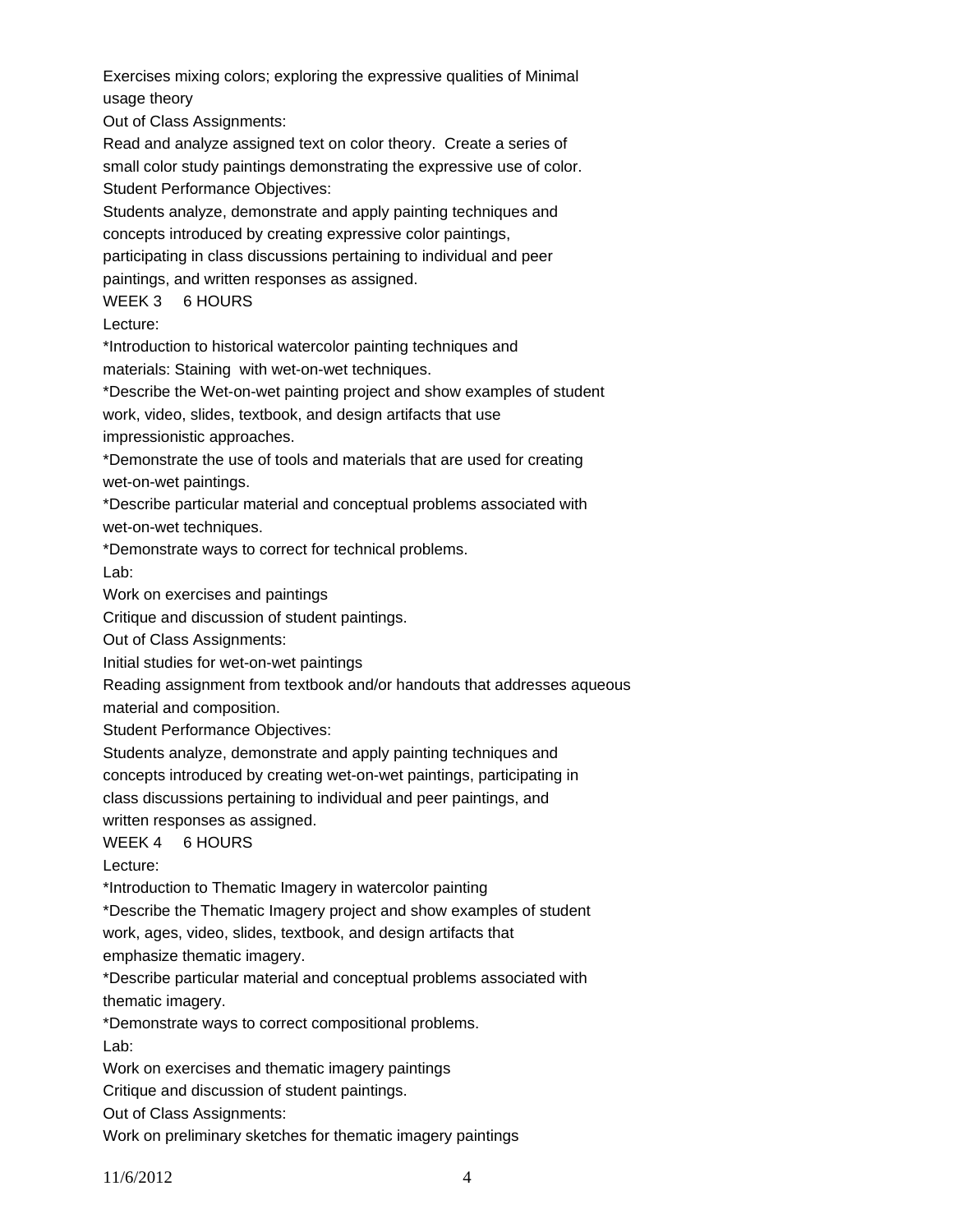Reading assignment from textbook and/or handouts that addresses thematic imagery and composition.

Student Performance Objectives:

Students analyze, demonstrate and apply painting techniques and concepts introduced by creating thematic imagery paintings with a strong foreground and background, participating in class discussions pertaining to individual and peer paintings, and written responses as assigned.

WEEK 5 6 HOURS

Lecture:

\*Introduction to Thematic Imagery in painting continued

\*Describe the editing of thematic imagery project and show examples of student work.

\*Describe the process for effectively editing an existing watercolor painting so the theme is strengthened.

\*Demonstrate ways to correct technical problems.

Lab:

Work on exercises and editing thematic imagery paintings

Critique and discussion of student paintings

Out of Class Assignments:

Work on ideas for editing the thematic imagery paintings

Reading assignment from textbook and/or handouts that addresses editing techniques.

Student Performance Objectives:

Students analyze, demonstrate and apply painting techniques and concepts introduced by editing thematic imagery paintings,

participating in class discussions pertaining to individual and peer

paintings, and written responses as assigned.

WEEK 6-7 12 HOURS

Lecture:

\*Introduction to the use of Social-Political imagery in watercolor painting

\*Describe the Social-Political project and show examples of student work, video, slides, textbook, and design artifacts that use socialpolitical imagery effectively.

\*Describe particular material and conceptual problems that may arise.

\*Demonstrate ways to correct imagery problems.

Lab:

Work on exercises and paintings.

Critique and discussion of student paintings.

Out of Class Assignments:

Work on preliminary sketches for social-political paintings

Reading assignment from textbook and/or handouts that addresses social-

political imagery in watercolor painting.

Student Performance Objectives:

Students analyze, demonstrate and apply painting techniques and concepts introduced by creating paintings that use social-political imagery as an underlying structure; participating in class discussions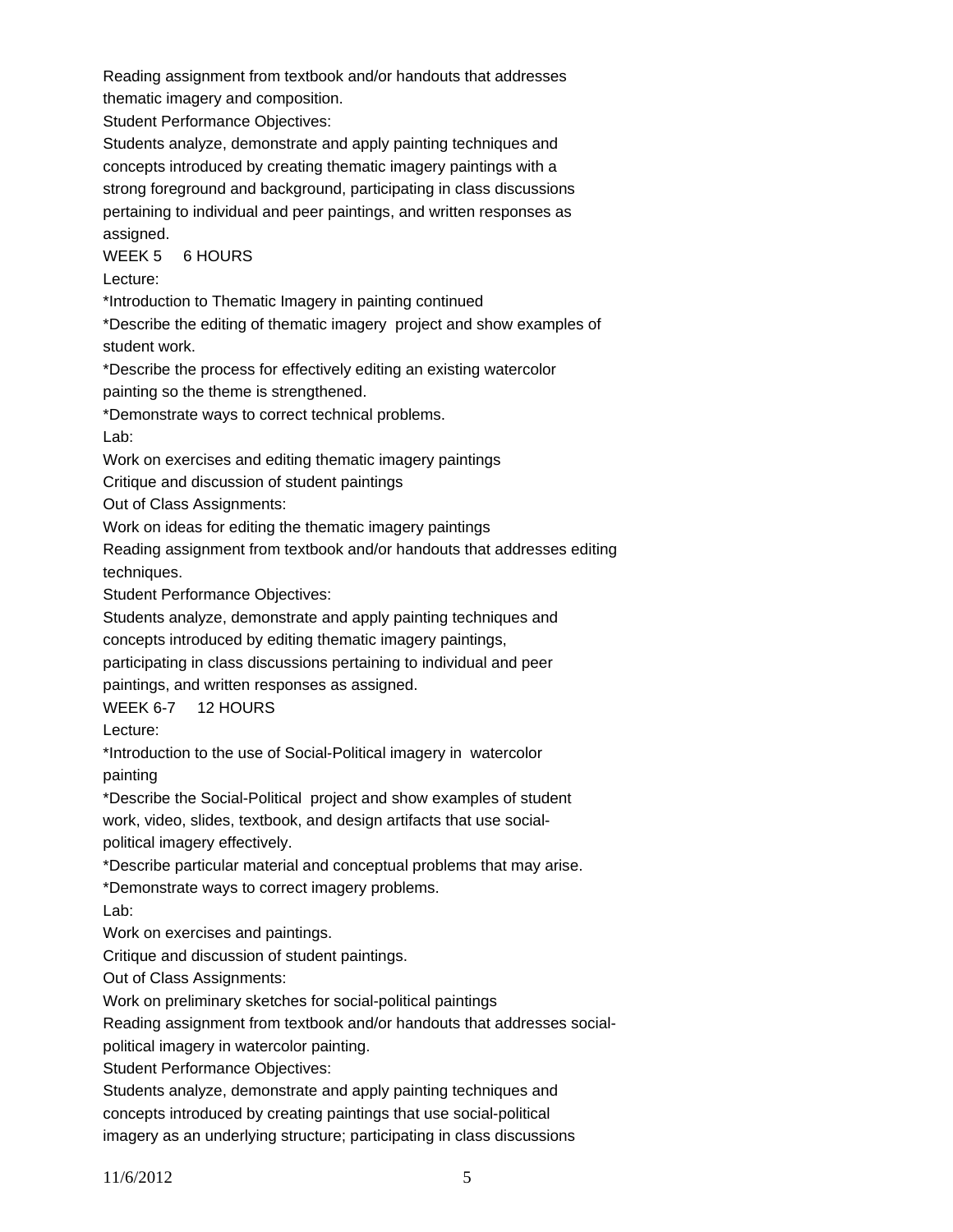pertaining to individual peer paintings; written responses as assigned.

WEEK 8-9 12 HOURS

Lecture:

Describe and demonstrate the use of the expressive uses of non

traditional materials in watercolor painting. Describe the Expressive painting project.

Show examples of student work, CD/DVD images, video, slides, textbook,

and painting processes that use non-traditional materials as

expression.

Describe particular material and conceptual problems associated with non-traditional materials.

Demonstrate ways to correct for material problems.

Lab:

Work on exercises and non-traditional materials paintings.

Critique and discussion of student paintings.

Out of Class Assignments:

Work on non-traditional materials exploration and paintings.

Reading assignment from textbook and/or handouts that addresses nontraditional materials .

Student Performance Objectives:

Students analyze, demonstrate and apply painting techniques and concepts introduced by creating expressive non-traditional material paintings, participating in class discussions pertaining to individual and peer drawings, and written responses as assigned.

WEEK 10-11 12 HOURS

Lecture:

\*Introduction to spraypaint and stenciling techniques as an expressive tool for watercolor painting.

\*Describe the spraypaint project and show examples of student work, video, slides, textbook, and design artifacts that use spraypaint and stencils for an expressive effect.

\*Demonstrate the use of tools and materials that are used for creating stencils using spraypaint.

\*Describe particular material and conceptual problems that may arise.

\*Demonstrate ways to correct spraypaint problems.

Lab:

Work on exercises and paintings.

Critique and discussion of student paintings.

Out of Class Assignments:

Work on preliminary sketches for paintings using spraypaint and stencil techniques.

Reading assignment from textbook and/or handouts that addresses stencil techniques and approaches.

Student Performance Objectives:

Students analyze, demonstrate and apply painting techniques and concepts introduced by creating paintings that use spraypaint and stencils to create expressive paintings; participating in class discussions pertaining to individual peer paintings; written responses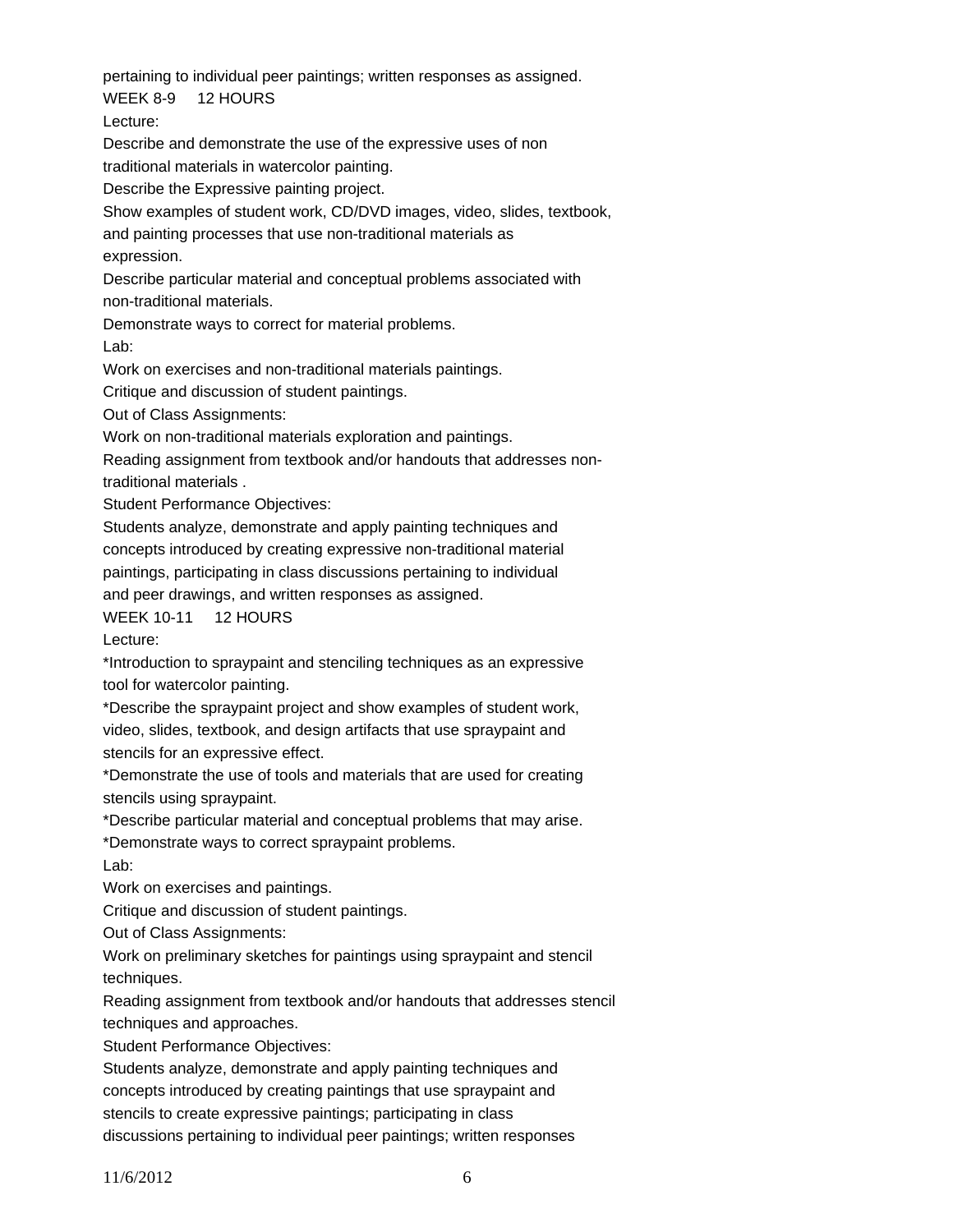as assigned.

WEEK 12-13 12 HOURS

Lecture:

Describe and demonstrate the use of Invented, Conventional and Symbolic imagery: Metaphor.

Describe the Metaphor project.

Show examples of student work, video, slides, textbook, and painting processes that use symbolic and invented imagery.

Demonstrate the use of tools and materials that are used for creating paintings using symbolic and invented imagery.

Describe particular material and conceptual problems associated with

symbolic and invented imagery.

Demonstrate ways to correct for symbolic and invented imagery problems. Lab:

Work on exercises and Metaphor paintings.

Critique and discussion of student paintings.

Out of Class Assignments:

Work on preliminary sketches for the metaphor paintings.

Reading assignment from textbook and/or handouts that addresses

Symbolic and Invented imagery.

Student Performance Objectives:

Students analyze, demonstrate and apply painting techniques and concepts introduced by creating metaphorical paintings, participating in class discussions pertaining to individual and peer paintings, and written responses as assigned.

WEEK 14 6 HOURS

Lecture:

Describe and demonstrate the use self portraiture in watercolor painting

Describe the Self Portrait project.

Show examples of student work, video, slides, textbook, and painting processes that use self portraits.

Demonstrate the use of tools and materials that are used for creating self portraits

Describe particular material and conceptual problems associated with self portraits.

Demonstrate ways to correct self portrait problems.

Lab:

Work on exercises and self portrait paintings.

Critique and discussion of student paintings.

Out of Class Assignments:

Work on preliminary sketches for self portrait paintings.

Reading assignment from textbook and/or handouts that addresses self portraits.

Student Performance Objectives:

Students analyze, demonstrate and apply painting techniques and concepts introduced by creating self portrait paintings, participating in class discussions pertaining to individual and peer paintings, and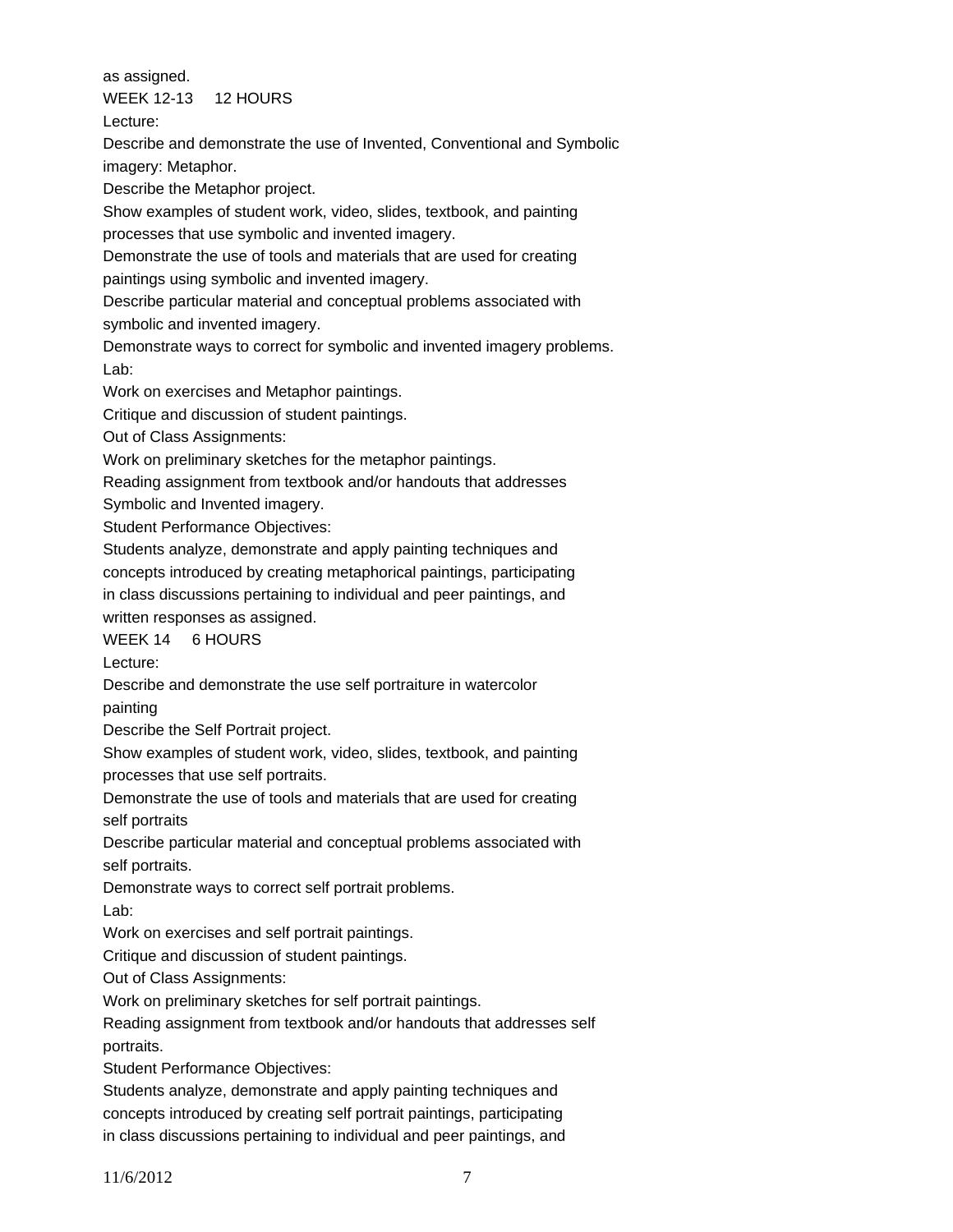written responses as assigned. WEEK 15 6 HOURS Lecture: Using the human figure in watercolor painting: standard human proportions Describe the Figure Painting project. Show examples of student work, video, slides, textbook, and painting processes that use self portraits. Demonstrate the use of tools and materials that are used for creating figurative watercolor paintings. Describe particular material and conceptual problems associated with proportions. Demonstrate ways to correct proportion problems Lab: Work on exercises and figurative paintings. Critique and discussion of student paintings. Out of Class Assignments: Work on preliminary sketches for figurative paintings Reading assignment from textbook and/or handouts that addresses the human form. Student Performance Objectives: Students analyze, demonstrate and apply painting techniques and concepts introduced by creating figurative paintings, participating in class discussions pertaining to individual and peer paintings, and written responses as assigned. WEEK 16 6 HOURS Lecture: Describe and demonstrate the use of subjective sources in watercolor painting Describe the Subjective project. Show examples of student work, video, slides, textbook, and painting processes that use subjective sources. Demonstrate the use of tools and materials that are used for creating paintings with a subjective source. Lab: Work on exercises and subjective source paintings. Critique and discussion of student paintings. Out of Class Assignments: Work on preliminary sketches for subjective source paintings. Reading assignment from textbook and/or handouts that addresses subjective content in painting. Student Performance Objectives: Students analyze, demonstrate and apply watercolor painting techniques and concepts introduced by creating subjective source paintings, participating in class discussions pertaining to individual and peer paintings, and written responses as assigned. WEEK 17 6 HOURS Lecture: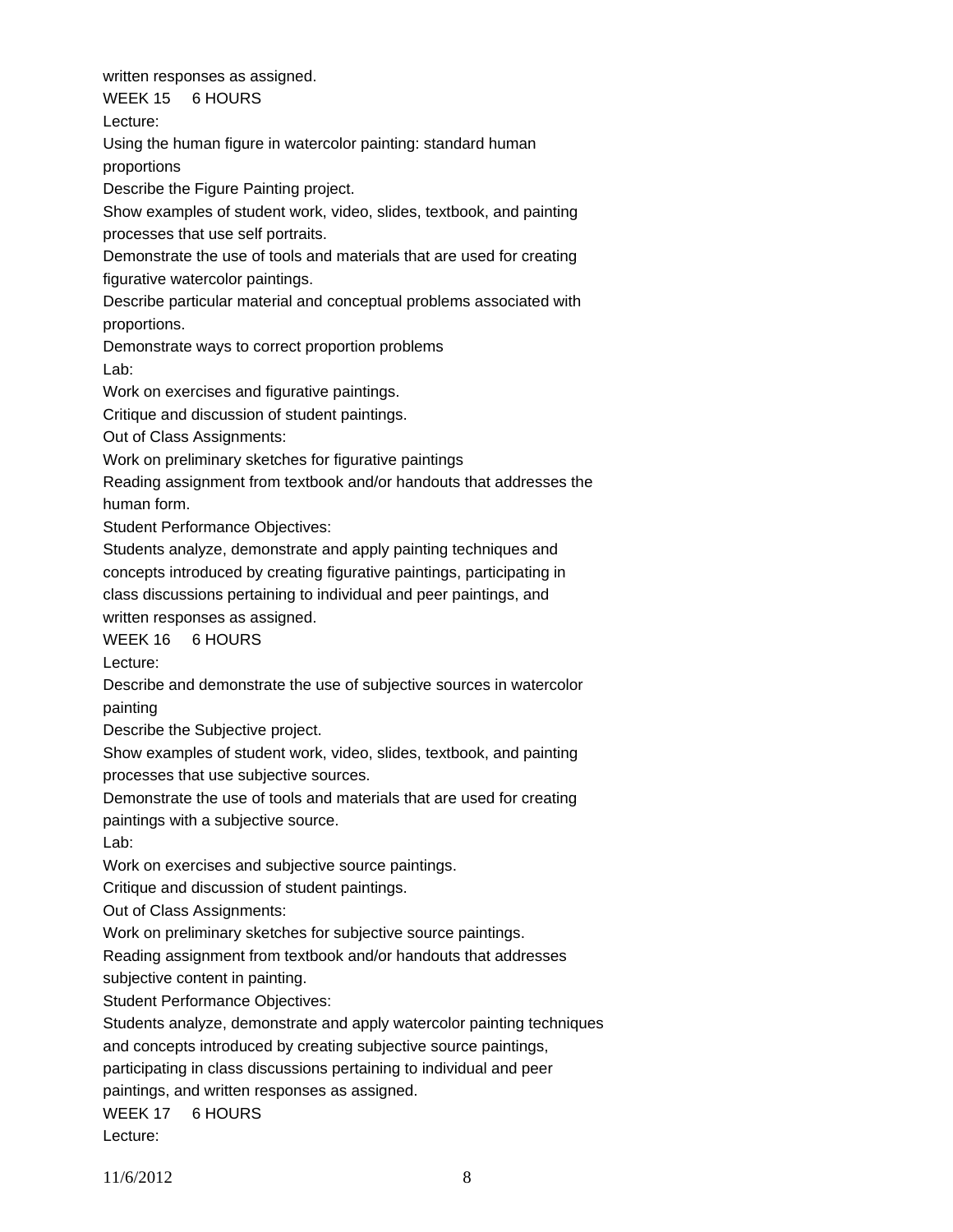Describe and demonstrate the use of Meditative Painting techniques Describe the Meditation project. Show examples of student work, CD/DVD images, video, slides, textbook, and painting processes that use landscape. Demonstrate the use of tools and materials that are used for creating meditative paintings. Describe particular material and conceptual problems associated with meditative painting. Lab: Work on exercises and meditative paintings. Critique and discussion of student paintings. Out of Class Assignments: Work on meditation paintings Reading assignment from textbook and/or handouts that addresses meditative painting techniques Student Performance Objectives: Students analyze, demonstrate and apply watercolor paintings techniques and concepts introduced by creating paintings through meditative approaches, participating in class discussions pertaining to individual and peer paintings, and written responses as assigned. WEEK 18 2 HOURS Final Critiques and Presentation of Artwork; written exam

#### **METHODS OF INSTRUCTION:**

Lecture, video, digital presentations, Internet, examples, demonstrations, lab exercises, critiques and class discussions

## **METHODS OF EVALUATION:**

The types of writing assignments required: Written homework Term papers Other: Journal entries and notes for each painting object The problem-solving assignments required: Lab reports Other: painting The types of skill demonstrations required: Class performance Field work Other: Critique and discussion, journal work, paintings The types of objective examinations used in the course: Multiple choice True/false Matching items Completion Other category: Cumulative portfolio of watercolor paintings and sketches demonstrating an understanding and application of the techniques and concepts introduced

11/6/2012 9